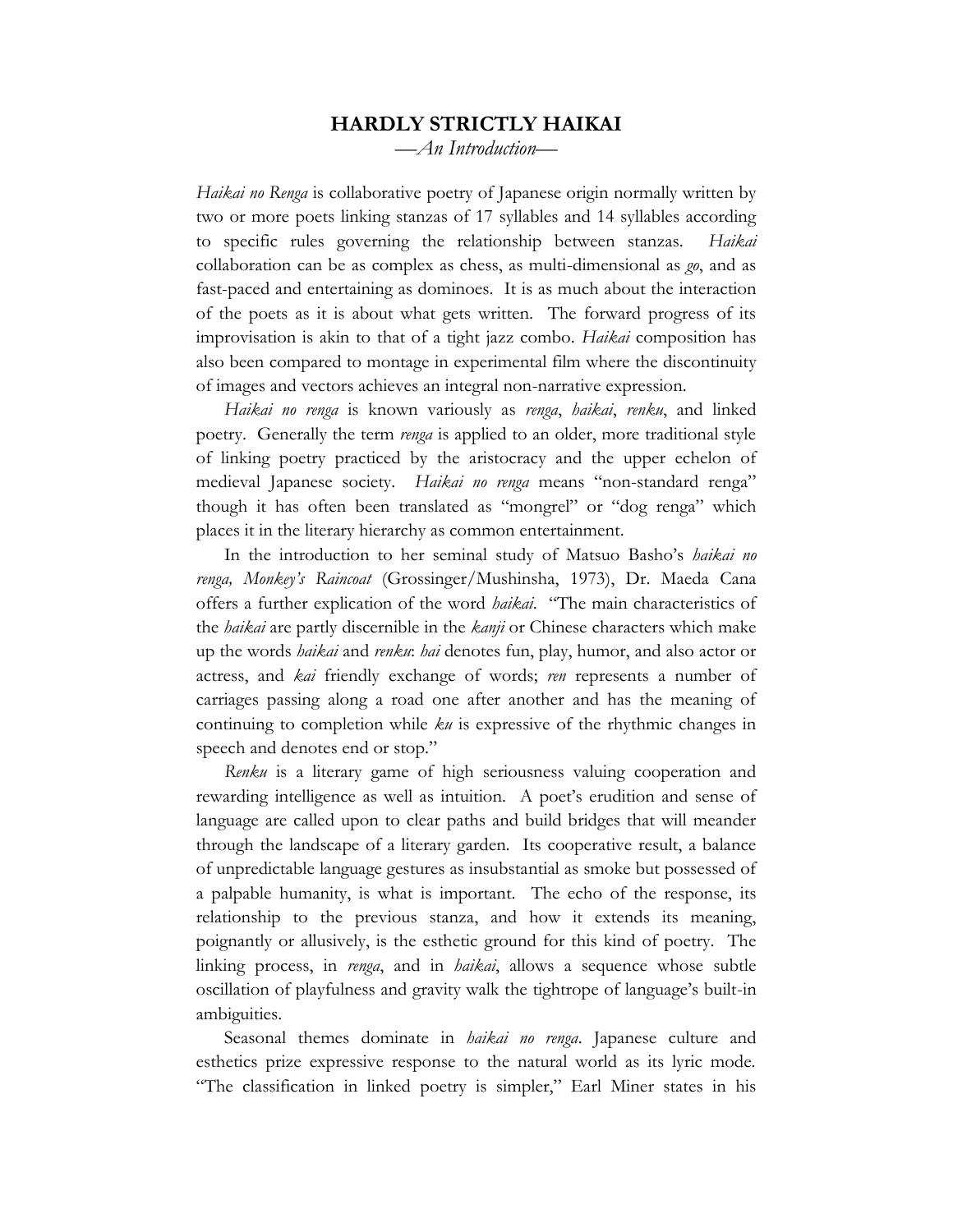ground breaking study, *Japanese Linked Poetry* (Princeton, 1979), "there is the sense that a given stanza has but one of two kinds of main topic, season and miscellaneous. . .with subtopics of love, travel, grievance, Buddhism and so on." *Haikai no renga* allows for humor, common idioms, and the more mundane, sometimes scatological aspects of existence as opposed to traditional *renga,* viewed as exclusive, rigid, esoteric, and ritualized.

As an example of *haikai no renga* styles, and the poets' eye for humor and fashion, their ear for wry social commentary, Miner translated the following stanzas from *Poetry Is What I Sell* [*The Monkey's Straw Raincoat,* p 380 ] as written by the renowned Basho with his partner Kikaku who Miner characterized as "in some ways . . . the most dazzling *haikai* poet."

> *Winter drizzle at Yamazaki he joins in the umbrella dance a bamboo grass design figures his lounging kimono dyed a classy blue*

> > — Basho

*A bamboo grass design figures his lounging kimono dyed a classy blue under clouds at the hunting grounds he yearns in vain for the young lord*

— Kikaku

*Under clouds at the hunting grounds he yearns in vain for the young lord the house's first daughter has now grown up in the household of the village headman*

— Basho

*The house's first daughter has now grown up in the household of the village headman "The Gossip Is She Snores Like Thunder" was ordered as the poetic topic*

— Kikaku

At the height of its popularity in late 17<sup>th</sup> Century Japan, *renku* were composed by groups of poets over the course of an evening that included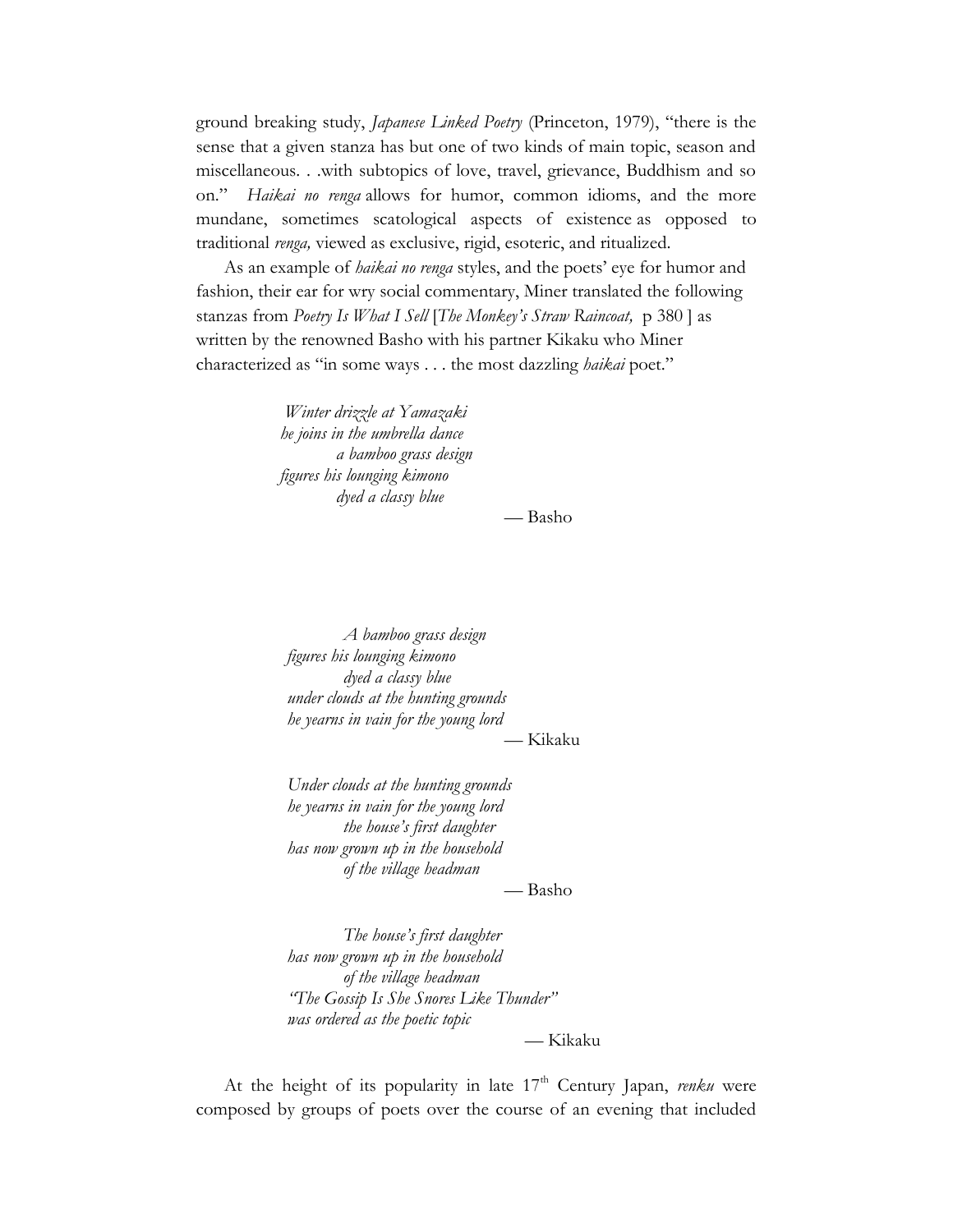blossom and/or moon viewing, food, and liberal portions of rice wine. The assembled poets belonged to a *haikai* group, a *ka*. *Renga* sequences are primarily group efforts although there are examples of *dokugin*, solo renga composition, most notably by the poet Sogi (1421–1502), of one hundred stanzas or more—thousand stanza *renga* were not unheard of either. The thirty-six stanza sequence known as a *kasen* was one favored by Basho and his disciples, the number thirty-six having a special cultural reference, the Thirty Six Immortal Poets.

Poems were spoken and copied down by a scribe. The *renku* master, known as the *renkushi*, might adjust a line or word, comment on the linking, even reject links too similar to previous stanzas. Socially these *haikai* groups were comparable to a loose aggregation of musicians coming together on special occasions to put into practice what they know of the form and to test their virtuosity in cooperative composition. "Generally speaking, *haikai* is steeped in the wit and banter" as Dr. Cana explains, and "it has a brilliance that shocks. Such brilliance is continual and amazes. . .at every turn." Poets are under pressure to produce the unpredictable so that the possibilities of cleverness are continually exploited at a tempo that is swift and witty. The *haikai* poets of old delighted in word play, literary allusions, double entendres as well as displays of authentic sensibility. The completed *renku* is as much a certificate of cooperation as it is a multi-page poem and a sequence of short poems. Its literary value is in its effervescent spontaneity and transitory nature, a quality much appreciated by the Japanese.

俳諧

I was encouraged in my curiosity about *haikai no renga* by the poet and calligrapher Keith Kumasen Abbott, a long time friend and associate, who steered me to the publication of Earl Miner's *Japanese Linked Poetry* in the late seventies*.* Professor Earl Miner's explanation of linked poetry, its history, its prosody, in this study, and in the subsequent *The Monkey's Straw Raincoat* (Princeton, 1981), formed a solid grounding for my understanding of *haikai no renga* and the composition of *haikai*.

Most of the innovations and adaptations of method in **Poetry For Sale** can be credited to Keith Kumasen Abbott and his deep understanding of the form. It was his suggestion that the opening verse of the *haikai*, generally designated the 'guest' *hokku*, be taken from haiku literature, both traditional and modern, and explains why the *renku* can open with a stanza by Buson as well as by Jack Kerouac. Abbott created the order of participation, known as the 'batting order,' as well as introducing what are designated as 'specials,' the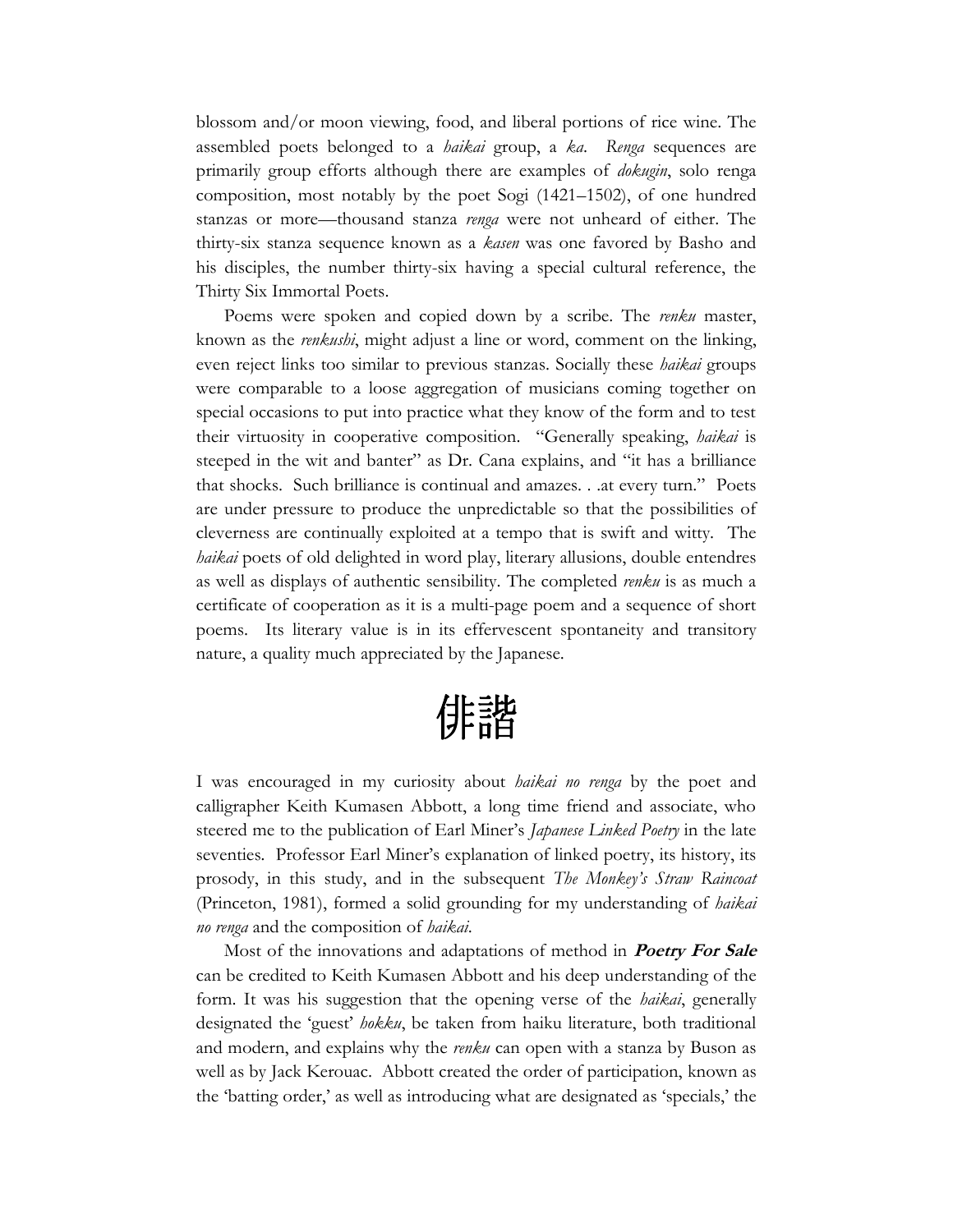flower and moon stanzas in their predetermined position in the sequence. He also determined that the length of the *haikai* sequence would consist of thirty-six linking stanzas known as a *kasen*.

The idea of doubling the stanzas to place emphasis on the linking process rather than the individual stanzas was Keith's as well. This was done to emphasize, as Professor Miner noted, that the linking of stanzas produced a unique 31syllable poem resembling a *tanka* and was to be appreciated outside of the sequential flow of the *renga*. In essence, each linked stanza creates its own poem as well as contributing to the integrity of the sequence. The repetition of the stanzas serves as a speed bump for Western readers who are used to reading a column of verse in narrative succession and who might miss the subtlety of the unique linking. Professor Miner's method in his careful exposition of *haikai* was to repeat the verse to draw attention to the linking process. The doubling of stanzas became a feature of our own *renku* even though that aspect does not exist in the original compositions of Japanese linked poetry.

The *renku* were written at a remove rather than in a group setting since the poets involved lived at a distance from each other, and that meant the links were sent through the mail (before the ubiquity of computers and email). Accompanying the linked stanzas were often rationalizations as to why a particular link was chosen or that a previous link was particularly effective, and so on. In reading these conjectures and motivations, the idea occurred to me to include comments by the authors on their particular links and those of their collaborators. Miner had shadowed his representations of *haikai no renga* with a commentary on each of the links in his texts, and that method was borrowed for our own purposes. Dr. Maeda Cana had done something very similar in *Monkey's Raincoat* by way of highlighting process in Basho's *haikai no renga*.

Professor Earl Roy Miner (1927–2004), our *haikai* guide through the agency of his writings on Japanese linked poetry, taught at Princeton and was a noted scholar of Japanese literature. Earl Miner's *The Japanese Tradition in British and American Literature* (1958) underscored my attitudes about the importance of Asian literature in the formulation of a personal poetry esthetic. His thorough exposition on Japanese court poetry, *Introduction To Japanese Court Poetry* (1968), gave relevance to the evolution of *renga* and *haikai no renga*, as did the tradition of the poetic diary, *Japanese Poetic Diaries* (2004), and was essential to my understanding of *haikai no renga*. At one point I contacted Professor Miner and revealed myself and Keith as adherents to his views and methods of Japanese linked poetry.

Professor Miner's response was cautiously appreciative—we were not the first to knock at his door looking for validation—yet his sincerity in assessing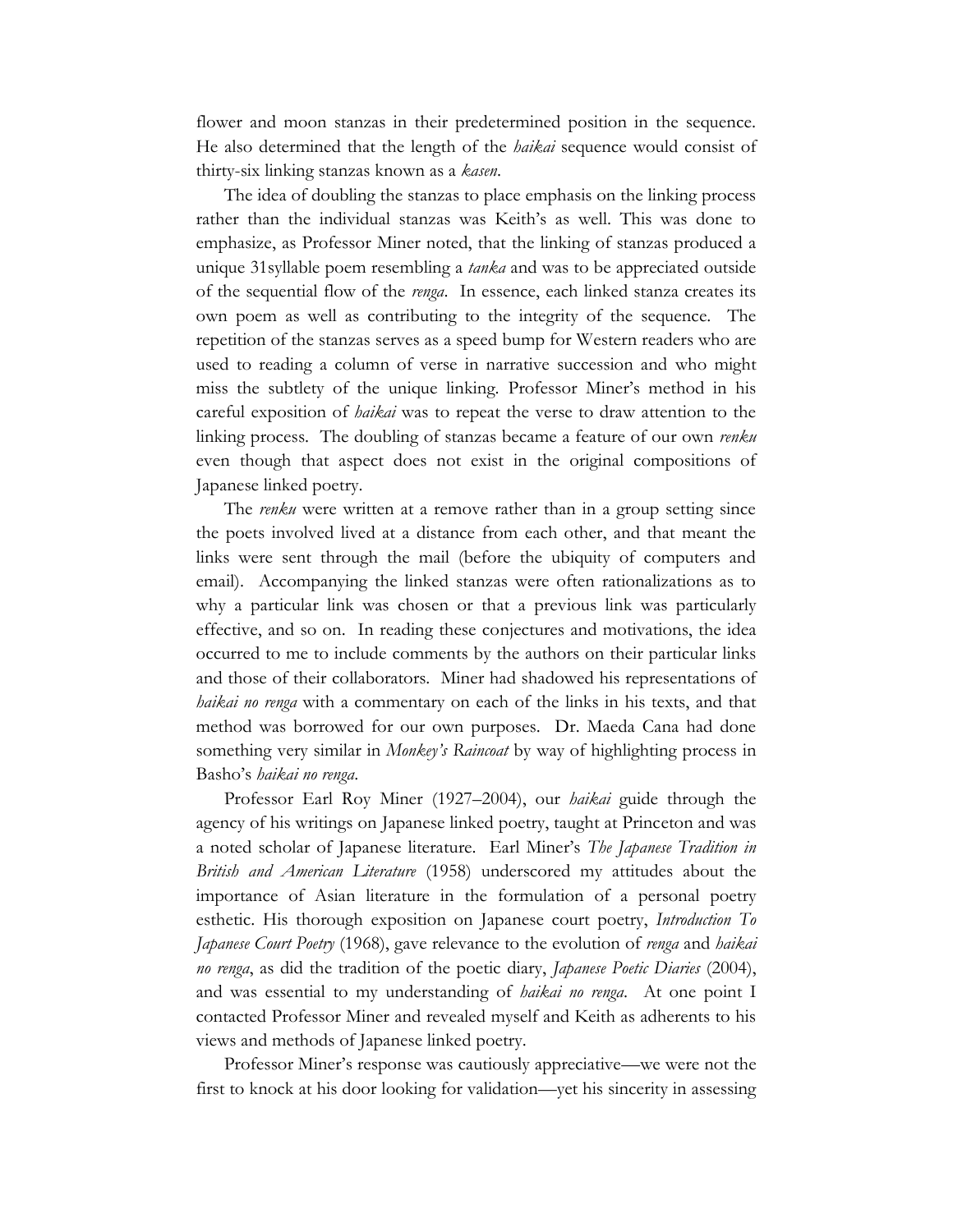our *renku* was encouraging. In a letter dated February 16<sup>th</sup>, 1987, Professor Miner acknowledged a sample of linked poetry entitled *Bird Feeder Renku* by thanking me for my letter and the enclosed "English haikai or renku." He went on to write, "I have seen a number of attempts to do versions of linked poetry in English, and I think yours the truest to the spirit of the Japanese. . .I did enjoy your work and would like to see what you finally come up with. You are on to something interesting, and there are Japanese friends who would be interested in what you are doing." If nothing else, Professor Miner's reply reinforced my determination in continuing with collaborative efforts in linking poetry.

 Subsequent correspondence with Professor Miner confirmed that I was doing something right. In a letter dated January of 1995, Professor Miner thanked me for sending him a copy of *Cloud Scatter* (Tangram, 1994), a selection of what I called *tanka* but technically *tan-renga* (single links), adding that he had been asked by Michael Cooper to review Edwin Cranston's large book of waka translations, *A Waka Anthology* (Stanford, 1993) for *Monumenta Nipponica*. "My response," the letter continued, "was an omnibus of *waka* studies of many kinds and forms, and I included some samples of your work that I particularly admired." Unfortunately, Miner's wide ranging opinions were beyond the scope of the presentation, and he was "reluctantly" made to abide by the original brief. "You will find with this [letter] the few remarks about you that I squeezed into my frustrated effort." The outtake Professor Miner provided quoted a few of my *tanka* with the comment, "If *waka* is to take seed in our soil, its leaves must also be those of English words. Many people have essayed haiku in English, and some have done *tanka* that I find superior." And "With these Dickinsonian sudden rays is a sound as of poetic linking, and it is not surprising to read in the accompanying letter, 'Some friends and I have been linking verse (by mail) and calling it *renga* for almost ten years now.'" In honor of Earl Miner's overwhelming influence on the way I collaborated on linked poetry, I nominated the core cohort of *haikai* poets "The Miner School of Haikai Poets," relishing as well the homophonic pun.

Keith Kumasen Abbott outlined his understanding of how to proceed in an afterword to *Bird Feeder Renku*, the one I had sent to Professor Miner. He begins by citing a linguistics professor of his who stated "that unless one were born into them, the Japanese language and baseball were equally difficult to learn." Writing *renku*, Keith explains, can be added to that list with the caveat that "the poetry has more irrational rules than baseball and is largely confined to the Japanese language." As with all the linked poetry we wrote over the years, no claims were made that any of them followed all the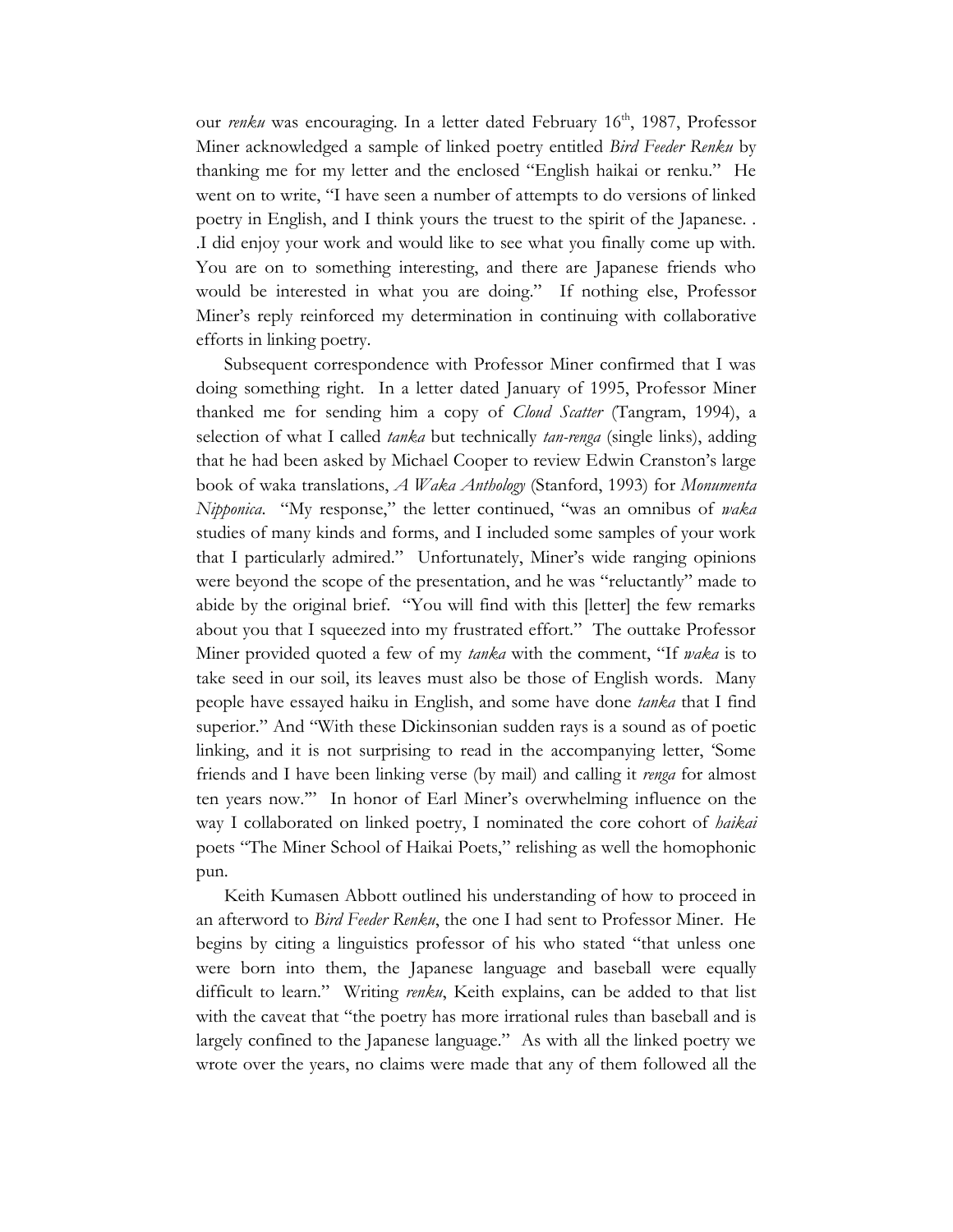myriad rules of *haikai no renga*. However, certain notions and intuitive understandings gleaned from Miner's texts were observed.

Among the guidelines we adhered to was the idea that, as Keith put it, "two linked stanzas may be read together as a unit, but no three stanzas may be read together without some disruption of either time, place, tone, character, or speaker. All stanzas "[e]xcept for the opening and closing stanzas has to therefore be read twice. Once, as an end to the preceding stanza. And again as a start to the following stanza." This understanding of the doubling of the stanza emphasizes a key element of the linking process. As Professor Miner explained it, "The essential fact to understand is the inviolable principle that no stanza has a continuing semantic connection, as a discrete poetic unit, with anything other than its predecessor or its successor, linked in continuity at each point of juncture but otherwise discontinuous" has the effect of undermining any sense of plot or conventional narrative.

This aspect of subverting the narrative thrust, insisting on a discontinuity in linking poetry, is also what makes *haikai* so appealing. Keith explained it this way: "Since lyrics have a way of ending conclusively, in *renku* the lyric feeling of any stanza threatens the narrative feeling. Too strong, and the sequence doesn't seem to proceed, but ends prematurely. Conversely, a strong narrative link obviously endangers a lyrical link, grounding it in action rather than feeling. Since with *renku* a continuous plot is impossible, the narration rests on the conflicts and resolution of image and style, not character or fate. This is one reason why there are so many stylistic rules for writing linked verse in Japanese, where certain stanzas have to contain a moon or flowers, certain types of words have to be employed in specific places, etc. These rules help guide the writers into finding continuity without a plot."

One of the most obvious strictures in the writing of *renku* as well as that of haiku is the syllable count. However, adherence to the rule in a non-Japanese language can render the stanzas somewhat prosaic, lacking the perceived concision that it seems to have in the language of its origination. Many non-Japanese writers of haiku and *renga* have eschewed the syllable count in their compositions for something that tries to simulate the deceptive simplicity of the Japanese language. There is no easy linguistic comparison of either language. For instance, in Japanese, *ono* is counted as three syllables. On the other hand, in English, *unceremoniously* consists of seven syllables. Some rules, as Keith proposes, can be stretched. "Traditionally the three line stanzas contain 17 syllables in a 5-7-5 pattern, and the couplet contains 14 syllables in a 7-7 pattern. While many of our stanzas contain the proper syllabic count, rarely do they fall in the proper syllabic line counts. This irregularity occurs because we both are cadence-oriented poets and Pat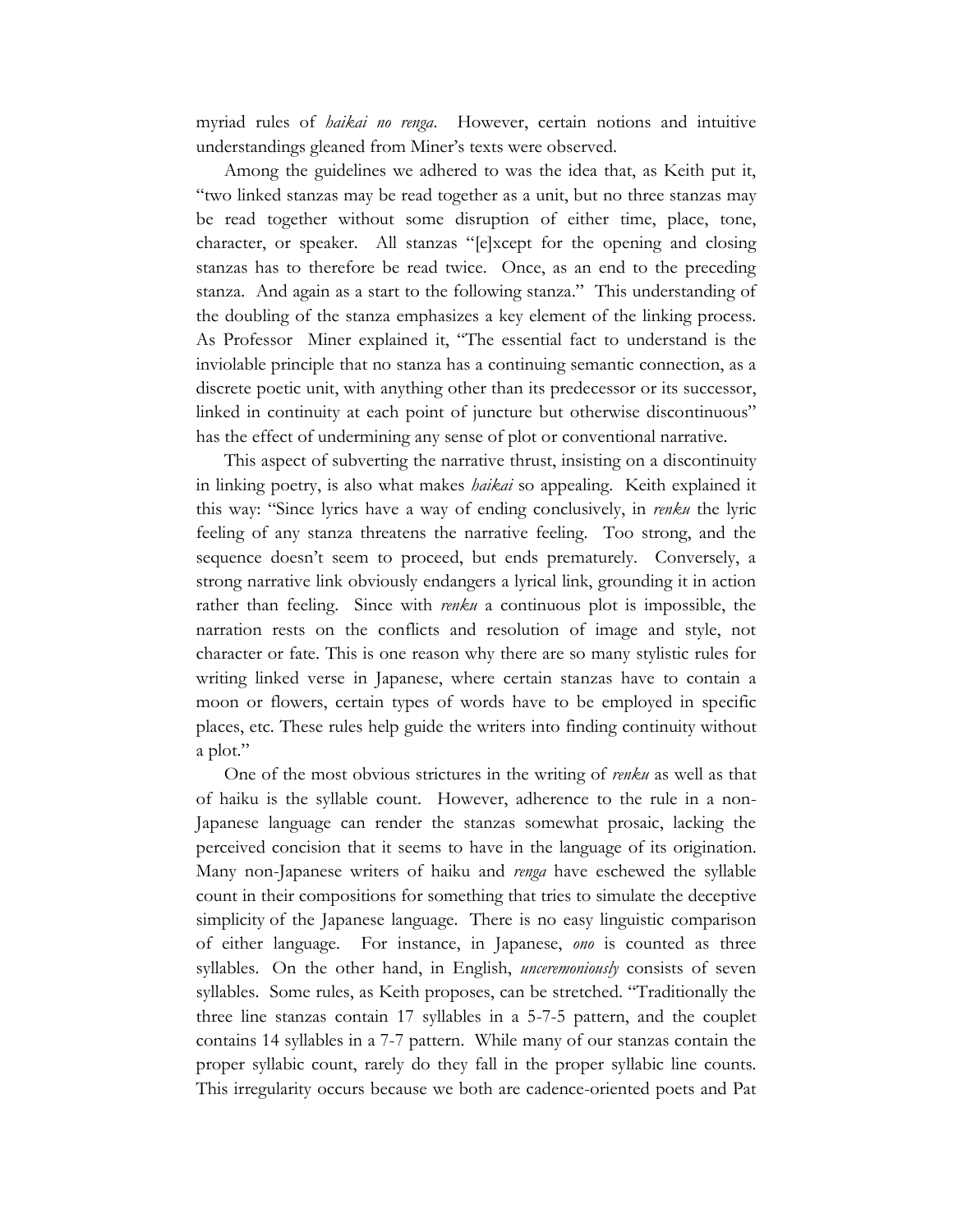and I prefer to let the language fall in its appropriate measure of spoken speech, keeping its American tone."

The Japanese scholar Haruo Shirane in his excellent study, *Traces Of Dream: Landscape, Cultural Memory, and the Poetry of Basho* (Stanford, 1998), talks about what he calls *haikai mind*, the ability to anticipate relationships between stanzas and how they might fit together like molecules in a chemical chain or juxtaposed as disparate images in experimental cinema. Abbott is talking about something very similar when he points out that among Japanese critical terms "there is something called the *haikai change*, referring to the quickness and adroitness of the shift from a scene into another time and place. Sometimes this involves a change in the sex of the character, apparently much easier to do in Japanese than in English, and often the effect has a peculiar flavor of comedy. A serious stanza can become suddenly ironic, teasing or very funny with the addition of another. Naturally this appealed to Pat and I. Not only are we both writers in the tradition of the California Zen poets, Philip Whalen and Gary Snyder, we were also raised on American film comedy and its rapid manipulations of point of view."

As an example, in one of our early *renku*, I presented Keith with a stanza:

*long into the wee hours "I already answered that question!" —heat lightning*

And he returned with:

*—unfaithful—bored—she tried lying even to her housemaid* 

Abbott explained our adaptations and improvisations thusly: "Since the verse does occur in links, we wrote them trying to explore these possibilities, attracted to the challenge of discontinuous scenes forming an aesthetic whole. In some ways our *renku* resembles an experimental film shot on a minimum budget in each of our backyards, work places and home towns. Jumpcuts, fast fades, slow dissolves, pull backs and tracking shots are all familiar techniques easily employed in writing *renku*, with the most common technique being the match cut where an object or person in one scene is abruptly shown in another milieu altogether in the next. Speaking stylistically, it is possible that a link can be couched in the most common language of a setup in a film script, and sometimes this resonates with suggestive brevity. Often, changing sex of the characters, the links wind